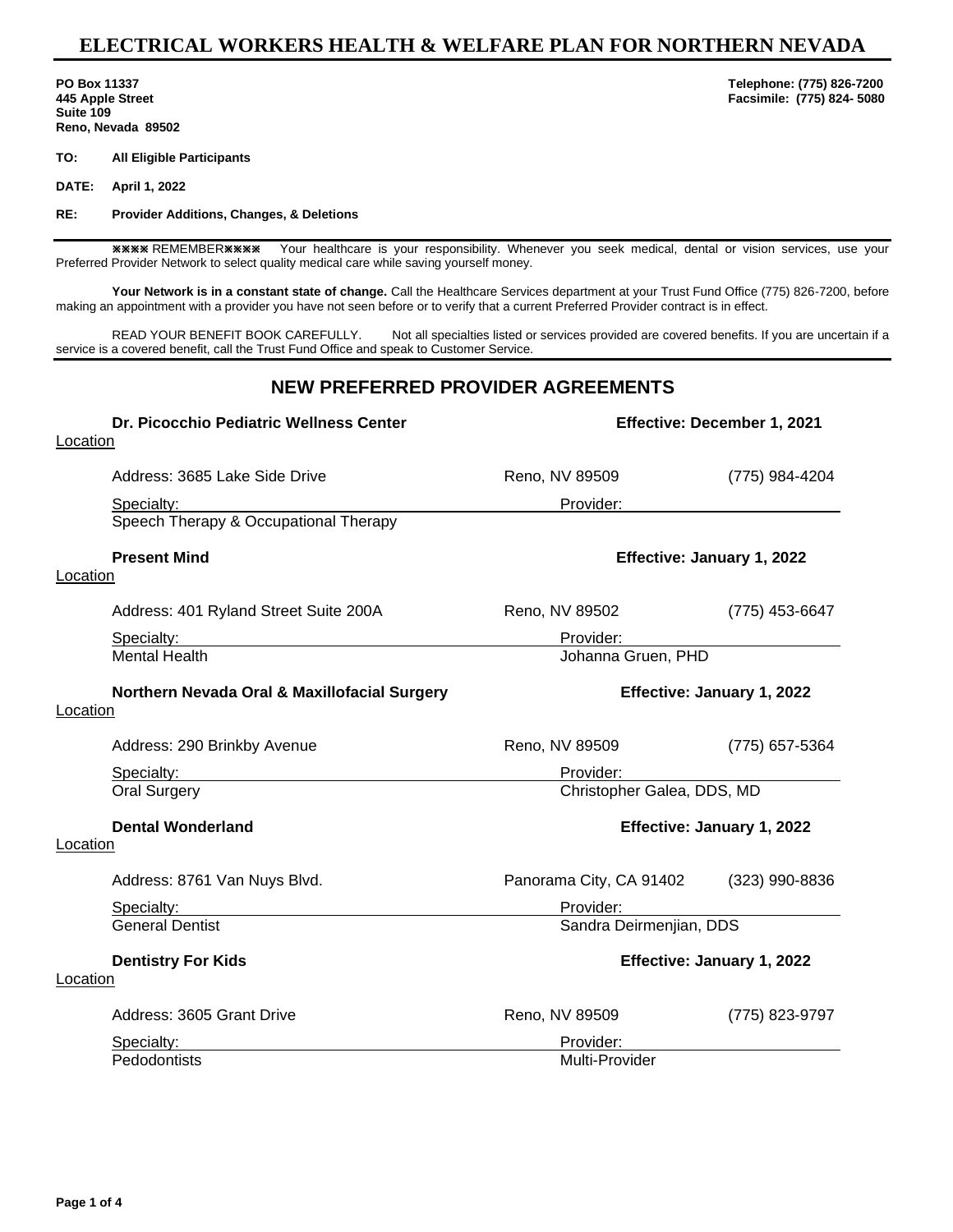### **Helix Behavioral Services Effective: January 1, 2022**

| Address: 300 Los Altos Parkway, Suite 109                        | Sparks, NV 89436                 | (775) 530-7427             |
|------------------------------------------------------------------|----------------------------------|----------------------------|
| Specialty:                                                       | Provider:                        |                            |
| <b>ABA Therapy</b>                                               |                                  |                            |
| <b>Battle Born Wellness</b>                                      | Effective: January 1, 2022       |                            |
| Location                                                         |                                  |                            |
| Address: 3732 Lakeside Drive Suite 202                           | Reno, NV 89509                   | (775) 399-9327             |
| Specialty:<br><b>Mental Health</b>                               | Provider:<br>Kristin Moore, LCSW |                            |
| <b>Injury Rehab Associates</b>                                   | Effective: January 1, 2022       |                            |
| Location                                                         |                                  |                            |
| Address: 8465 W. Sahara Ave Ste 111-249                          | Las Vegas, NV 89117              | (702) 509-5098             |
| Specialty:<br>Chiropractic and Physical Therapy                  | Provider:                        |                            |
|                                                                  |                                  |                            |
| <b>Advanced Health Chiropractic</b><br>Location                  | Effective: April 1, 2022         |                            |
| Address: 9570 South McCarran Blvd., Suite 110                    | Reno, NV 89523                   | (775) 746-2555             |
| Specialty:                                                       | Provider:                        |                            |
| Chiropractic                                                     |                                  |                            |
| <b>Integrative Counseling</b><br>Location                        | Effective: April 1, 2022         |                            |
| Address: 330 East Liberty Street                                 | Reno, NV 89501                   | (775) 232-1084             |
| Specialty:                                                       | Provider:                        |                            |
| Mental Health/Licensed Clinical Social Worker                    | Alison Pratte, LCSW              |                            |
| <b>Victoria Richards Therapy and Wellness</b>                    | Effective: April 1, 2022         |                            |
| Location                                                         |                                  |                            |
| Address: 330 East Liberty Street                                 | Reno, NV 89501                   | (775) 224-2372             |
| Specialty:                                                       | Provider:                        |                            |
| Mental Health/Licensed Clinical Social Worker                    | Victoria Richards, LCSW          |                            |
| <b>Northern Nevada Allergy Clinic</b><br><b>Location</b>         | Effective: January 1, 2022       |                            |
|                                                                  |                                  |                            |
| Address: 8610 Technology Way                                     | Reno, NV 89521                   | (775) 826-4900             |
| Specialty:                                                       | Provider:                        |                            |
| Allergy and Immunology                                           |                                  |                            |
| <b>Autism Spctrum and Disability Services</b><br><b>Location</b> |                                  | Effective: January 1, 2022 |
|                                                                  |                                  |                            |
| Address: 75 McCabe Drive Unit 19122                              | Reno, NV 89521                   | (269) 762-2075             |
| Specialty:                                                       | Provider:                        |                            |
| Applied Behavior Analysis (ABA Therapy)                          | Brian Feeney, BCBA, MA           |                            |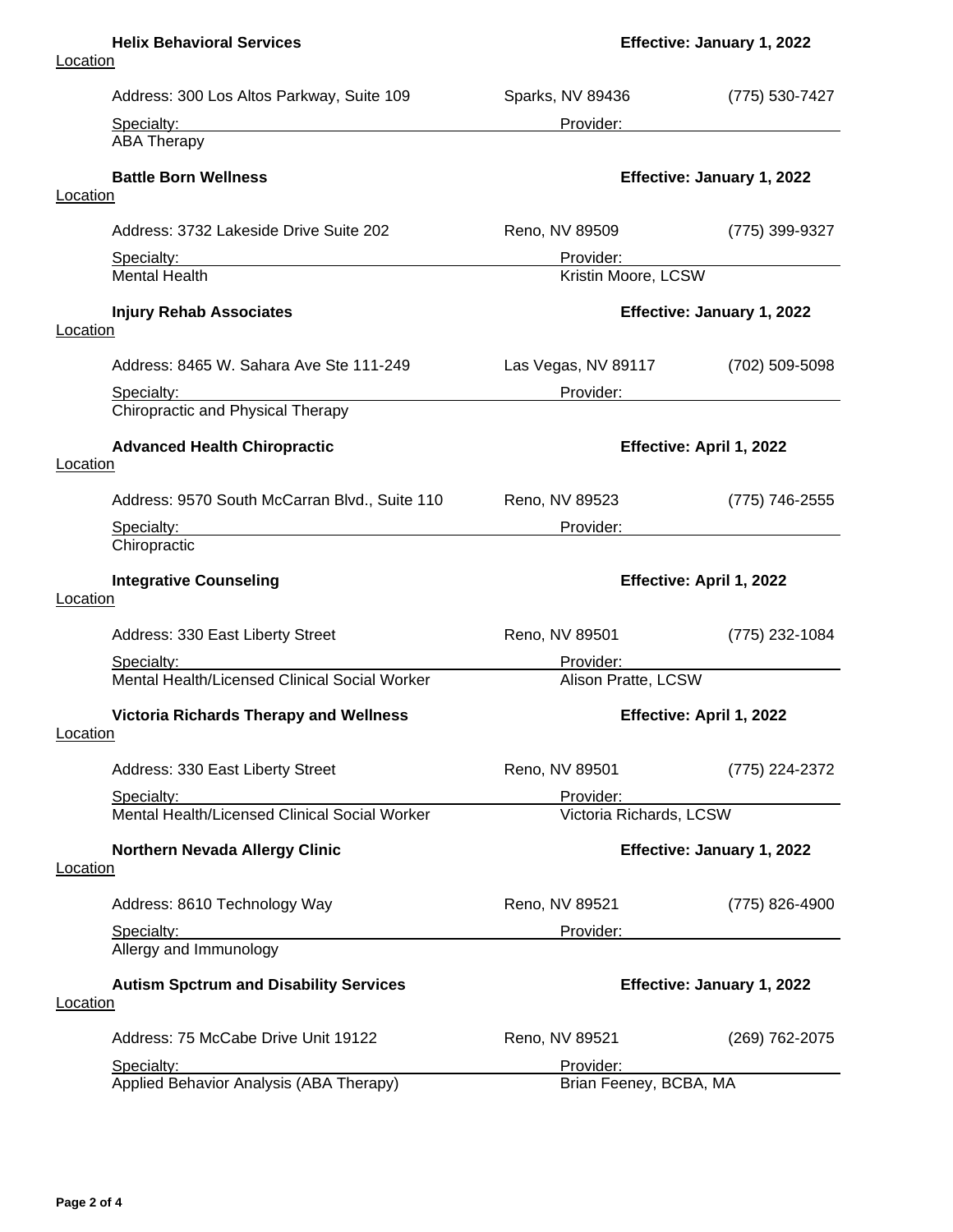| Address: 825 S Meadows Pkwy Suite 103                                                                                                         | Reno, NV 89521               | (775) 348-8800           |
|-----------------------------------------------------------------------------------------------------------------------------------------------|------------------------------|--------------------------|
| Specialty:                                                                                                                                    | Provider:                    |                          |
| Pain Management / Surgery/ Physical Therapy                                                                                                   | Muti Provider                |                          |
| <b>Spine Nevada</b>                                                                                                                           |                              | Effective: April 1, 2022 |
| Location                                                                                                                                      |                              |                          |
| Address: 9990 Double R Blvd #200,                                                                                                             | Reno, NV 89521               | (775) 348-8800           |
| Specialty:                                                                                                                                    | Provider:                    |                          |
| Pain Management / Surgery/ Physical Therapy                                                                                                   | Muti Provider                |                          |
| <b>Spine Nevada</b><br>Location                                                                                                               |                              | Effective: April 1, 2022 |
|                                                                                                                                               |                              |                          |
| Address: 9480 Double Diamond Pkwy., Suite 200 and Suite 202 Reno, NV 89521                                                                    |                              | $(775)$ 348-8800         |
| Specialty:                                                                                                                                    | Provider:                    |                          |
| Pain Management / Surgery/ Physical Therapy                                                                                                   | Muti Provider                |                          |
| <b>Spine Nevada</b>                                                                                                                           |                              | Effective: April 1, 2022 |
| Location                                                                                                                                      |                              |                          |
| Address: 1699 S. Virginia Street Suite 101                                                                                                    | Reno, NV 89502               | (775) 348-8800           |
| Specialty:                                                                                                                                    | Provider:                    |                          |
| Pain Management / Surgery/ Physical Therapy                                                                                                   | Muti Provider                |                          |
| <b>Spine Nevada</b><br>Location                                                                                                               | Effective: April 1, 2022     |                          |
|                                                                                                                                               |                              |                          |
| Address: 780 Vista Blvd. Suite 100                                                                                                            | Sparks, NV 89434             | $(775)$ 348-8800         |
| Specialty:                                                                                                                                    | Provider:                    |                          |
| Pain Management / Surgery/ Physical Therapy                                                                                                   | Muti Provider                |                          |
| <b>Spine Nevada</b>                                                                                                                           |                              | Effective: April 1, 2022 |
| Location                                                                                                                                      |                              |                          |
| Address: 1470 Medical Parkway, Suite 220                                                                                                      | Carson City, NV 89703        | (775) 348-8800           |
| Specialty:                                                                                                                                    | Provider:                    |                          |
| Pain Management / Surgery/ Physical Therapy                                                                                                   | Muti Provider                |                          |
| <b>Swift Urgent Care</b>                                                                                                                      |                              | Effective: April 1, 2022 |
| Location                                                                                                                                      |                              |                          |
| Address: 9990 Double R Blvd #201,                                                                                                             | Reno, NV 89502               | (775) 507-4700           |
| Specialty:                                                                                                                                    | Provider: New York Provider: |                          |
| <u> 1989 - John Stein, mars and de Brandenburg and de Brandenburg and de Brandenburg and de Brandenburg and de Br</u><br>Urgent Care/ Imaging |                              |                          |
| <b>Swift Urgent Care</b>                                                                                                                      |                              | Effective: April 1, 2022 |
| <b>Location</b>                                                                                                                               |                              |                          |
| Address: 780 Vista Blvd. Suite 100                                                                                                            | Sparks, NV 89434             | (775) 507-4700           |
| Specialty:                                                                                                                                    | Provider:                    |                          |
| Urgent Care/ Imaging                                                                                                                          |                              |                          |